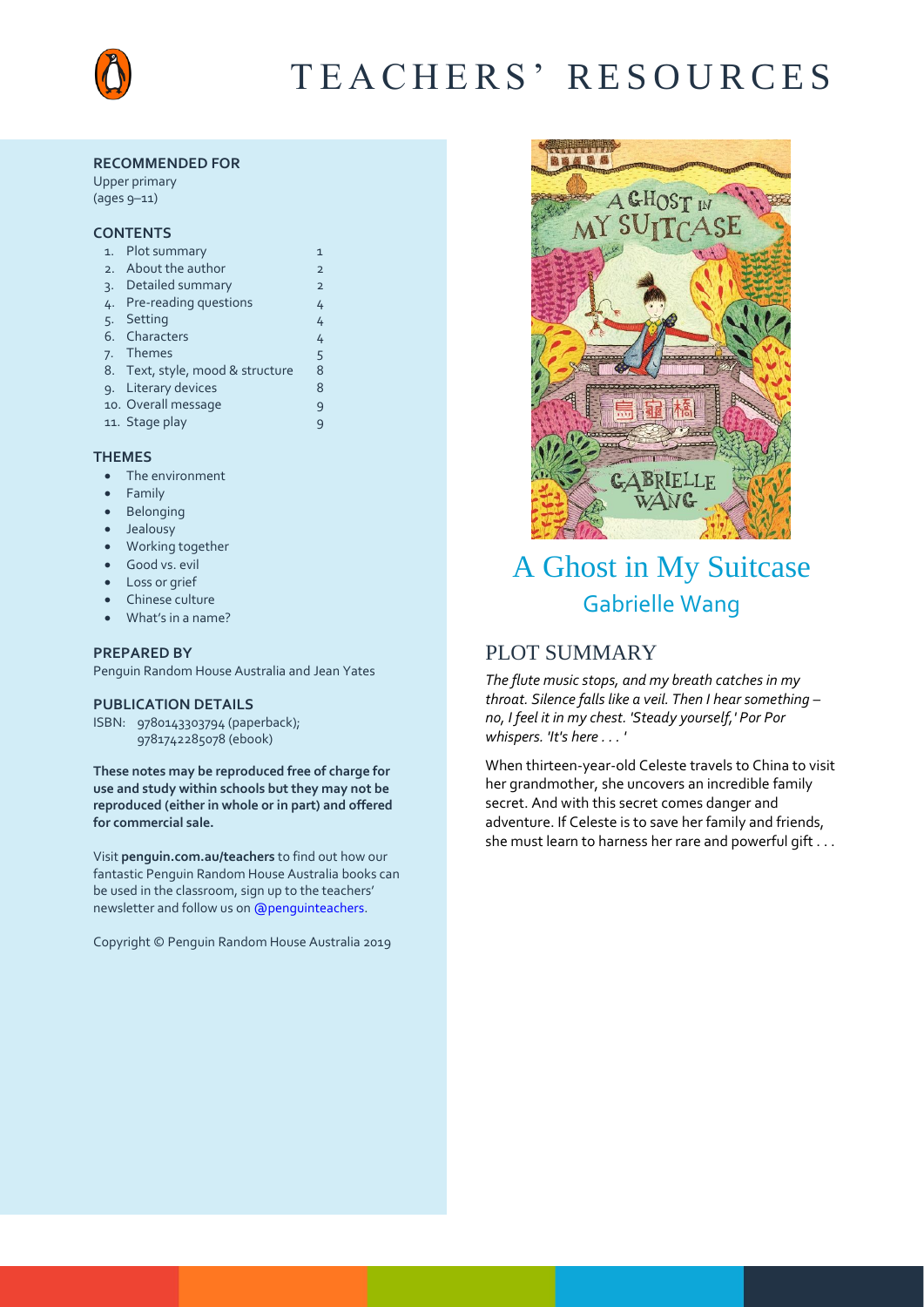## ABOUT THE AUTHOR

Gabrielle Wang is an author and illustrator born in Melbourne of Chinese heritage. Her maternal great grandfather came to Victoria during the Gold Rush and her father from Shanghai. Her stories are a blend of Chinese and Western culture with a touch of fantasy.

Gabrielle's first children's novel, *The Garden of Empress Cassia*, won the 2002 Aurealis Award, was shortlisted for the Queensland Premier's Literary Awards and was a CBCA Notable Book. *The Pearl of Tiger Bay* was shortlisted for the 2004 Aurealis Award and *The Lion Drummer* was a Notable Book in the 2009 CBCA Book of the Year Awards. *A Ghost in My Suitcase* won the 2009 Aurealis Award, was a CBC Notable Book, was shortlisted for the 2011 Sakura Medal and received a Highly Commended in the 2010 Prime Minister's Literary Awards. Her first young adult novel, *Little Paradise* also received a Highly Commended in the 2011 Prime Minister's Awards. Gabrielle's picture book *The Race for the Chinese Zodiac* (2010) illustrated by Sally Rippin and Regine Abos was a Notable Book in the CBCA Awards for 2011 and shortlisted for the 2011 YABBA and WAYBRA awards. Gabrielle has written 2 of the Our Australian Girl series published by Penguin – *Meet Poppy, Poppy at Summerhill, Poppy and the Thief* and *Poppy Comes Home*; and *Meet Pearlie*, *Pearlie's Pet Rescue*, *Pearlie the Spy* and *Pearlie's Ghost*.

*The Wishbird* was a CBCA 2014 Notable Book and was shortlisted for the 2014 Australian Book Design Awards, Yabba Awards, Kroc Awards, Koala Awards, Cool Awards and Crystal Kite Award.

*The Beast of Hushing Wood,* for middle readers, came out in 2017 and her latest book is the sequel to the award-winning *A Ghost in my Suitcase*. It's called *Ting Ting the Ghosthunter*.

## DETAILED SUMMARY

After the death of her Chinese mother, twelve year old Celeste LaClaire decides to honour her by returning her ashes to the Isle of Clouds, her ancestral home. At first she feels some trepidation in leaving her father, a French artist, and her younger brother, Robbie, at home in Australia, still suffering with their loss and grief. But, in Shanghai, Celeste is reunited with Por Por, her maternal grandmother, whose strong and straightforward manner helps Celeste come to terms with her own grief. In spite of her heritage and upbringing, from her very arrival in Shanghai, Celeste is surprised and delighted by the differences between China and Australia.

At Por Por's house, Celeste is introduced to Ting Ting, a girl about her own age whom her grandmother had adopted a couple of years ago when her parents died.

From their very first meeting Ting Ting makes it clear that she resents Celeste's presence in the house and Por Por's wish that the girls become good friends seems very unlikely. Celeste enjoys exploring Shanghai and absorbing herself in the Chinese culture. But her stay is marred by Ting Ting's increasingly hostile attitude and her obvious resentment of Celeste.

One afternoon, Celeste finds herself drawn to her grandmother's room which seems to radiate and pulsate. She finds it filled with a range of strange and mysterious treasures, and Chinese symbols, yet the room feels surprisingly familiar and evokes a sense of déjà vu.

One afternoon, Por Por's neighbour, Mrs Wang, arrives in a distressed state seeking help from Por Por in dealing with the reappearance of 'the wretched thing'. In Por Por's absence, Ting Ting sets off to fix the problem and to reassert her own superiority in the process. When Por Por discovers this, she hurriedly sets out to rescue Ting Ting and the situation.

At Mrs Wang's, Por Por is confronted by a distressed man who rants and argues with her. Realising that the man is speaking French, Celeste instinctively rushes to her grandmother's aide and helps her to assist the man and to soothe him. Celeste is surprised by her grandmother's strength and ability. She is also surprised by the sense of familiarity she feels with the unusual situation and with the strange apparatus Por Por has brought with her. Celeste begins to realize that her grandmother is quite unusual, but when she tries to question her, Por Por is evasive and fails to answer her questions. Furious at having failed to resolve the situation on her own, and at having been upstaged by Celeste, Ting Ting runs off claiming that Por Por no longer cares about her as she is not her real family.

The next day, Por Por and Celeste set off on their long journey to the Isle of Clouds where Celeste wishes to scatter her mother's ashes. On the way she is increasingly surprised and fascinated by the Chinese customs and lifestyle and how different her mother's country is from Australia. The Isle of Clouds turns out to be a magical place, a world apart from anything that Celeste has ever experienced before. Built on canals and over five hundred years old, the town has an air of charm and romance but in spite of its marked difference, Celeste feels surprisingly at home here.

Once again, one of the locals, Mrs Guo, seeks Por Por's assistance and she is forced to reveal to Celeste that she, like many of her ancestors, is a ghost-hunter. Celeste is surprised, and yet this news makes sense to her and explains a lot of the feelings she has experienced since arriving in Shanghai. When she joins her grandmother on a ghost-hunt, Celeste proves that she has natural talent and knows instinctively what to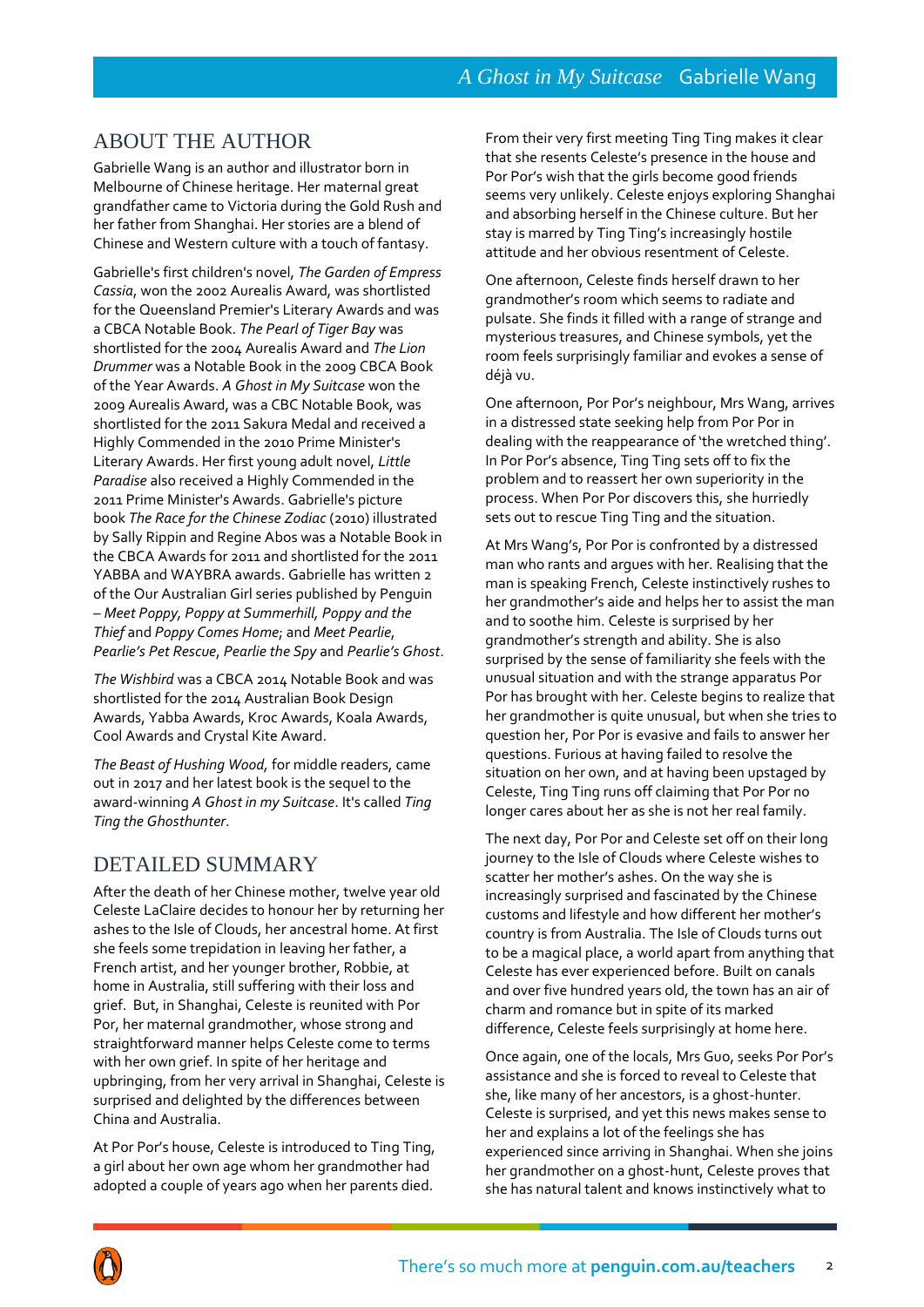do. Celeste feels as if she has unlocked a secret part of herself.

Por Por takes Celeste to visit the Bao Mansion, the grand home that belonged to her family before her father was wrongly disgraced and imprisoned by a corrupt official, Shen Da Pai. When Por Por points out her old bedroom, a room with intricate carvings of fish around the windows, Celeste again feels a surprising sense of belonging and familiarity. Por Por is saddened by the house's state of disrepair, but delighted to discover that the new owners plan to restore it to its former beauty. She tells Celeste that after the Bao's were forced to leave, the Shen family moved into the house and had been there ever since. But Shen Da Pai's elder son had tricked his younger brother out of his inheritance, forcing him to start a new life in Shanghai with his wife and daughter. When the parents were killed in a bus accident, Por Por took in the little girl. Realising that this child was in fact, Ting Ting, she is amazed by her grandmother's ability to forgive her family's greatest adversaries. Por Por warns Celeste that Ting Ting has no knowledge of the family connection and asks her not to reveal the truth. Mrs Tan, the new owner of Bao Mansion tells Por Por that the eldest son of the Shen family was swindled by a con-artist, forcing him to sell the house in a hurry. She then asks Por Por to help her with an unexplained and terrifying presence that has appeared in the house in the last week, which Por Por immediately agrees to do.

When Por Por and Celeste investigate, they discover an extremely powerful ghost. They are also unexpectedly joined by Ting Ting, and Celeste is surprised and impressed by how well she works as a team with Por Por. The three leave Bao Mansion knowing that this encounter was simply the first battle with this particular ghost.

Back at home, Por Por tells the girls that she must face this ghost alone. When Ting Ting overhears Por Por praying for the ghost of Shen Da Pai she is angered and tells Celeste that her grandfather can't possibly be the ghost as only those with unfinished business return as ghosts, whilst her grandfather was an important and honorable man. When she goes on to tell Celeste that Por Por only took her in to try to improve her own status, Celeste is so angry that she forgets her promise to Por Por and tells Ting Ting the truth. Refusing to believe Celeste, Ting Ting runs away.

Before the big battle with Shen Da Pai, Por Por takes Celeste on a training round, to capture 'a fat belly'. Other than providing her with the necessary ghosthunting equipment, Por Por leaves Celeste to her own devices, knowing that she has instinctive abilities. Celeste proves that she has a calm, sensible manner, similar to that of her grandmother. She is easily able to capture the fat belly simply by talking to him and

cajoling him. She and Por Por then return him to the underworld where he will be happy. Celeste is pleased by her grandmother's high praise for her natural talent.

When they return home, Celeste and Por Por find a battered and bloodied Ting Ting. Refusing to believe Celeste's words, she had gone to Bao Mansion alone to confront the ghost, only to hear him boasting about how he got rid of Por Por's father. His wicked plot was all written down and locked in his strongbox. He tells her that after Bao Mansion was sold he felt Por Por's presence and re-emerged, hoping to use Ting Ting as a means of hurting her. Shen Da Pai easily overcomes Ting Ting, making her powerless by using her own emotions against her. Ting Ting is terrified to discover that she has dropped her talisman necklace at Bao Mansion, enabling Shen Da Pai to use it against her. She is even more worried when Por Por remains determined to recover it and to defeat the ghost. Celeste blames herself for these events, knowing that if she had kept Por Por's secret Ting Ting would not have been hurt. She sets off for Bao Mansion, determined to retrieve Ting Ting's necklace for her. She finds Shen Da Pai's strongbox which reeks of sadness and despair. But when she removes the necklace, the ghost confronts her. With no weapons other than her voice, Celeste manages to force Shen Da Pai cowering into a corner and races back to Por Por's house.

When Por Por sets off for Bao mansion, Celeste follows her and is terrified to see a black shadow hanging over the house and to hear the booming voice of Shen Da Pai shaking the windows. Fearing for her grandmother's life, she discharges Ting Ting from the hospital to help her. Forced to work together, the two girls form a strong bond, especially when Celeste returns Ting Ting's necklace to her and she realises the danger Celeste put herself in to retrieve it for her. After an exhausting battle, the three finally manage to trap Shen Da Pai's ghost, but the girls are horrified to discover that Por Por has been sucked into her own mingshen mirror from which no-one has ever returned. Remembering her grandmother's words about the purity of the water at Bao mansion, the girls place the mirror in the water, releasing Por Por.

After the battle, the two girls are exhausted but excited. Celeste is touched when Ting Ting asks to refer to her as little sister. That night, Celeste dreams of her mother for the first time since her death. She sees her planting 'tomorrows' in the garden and tells Celeste that all the tomorrows are there waiting for her. Celeste and her grandmother finally make the difficult climb up Mount Mystery to scatter Mama's ashes before Celeste returns to Australia feeling a sense of peace and belonging.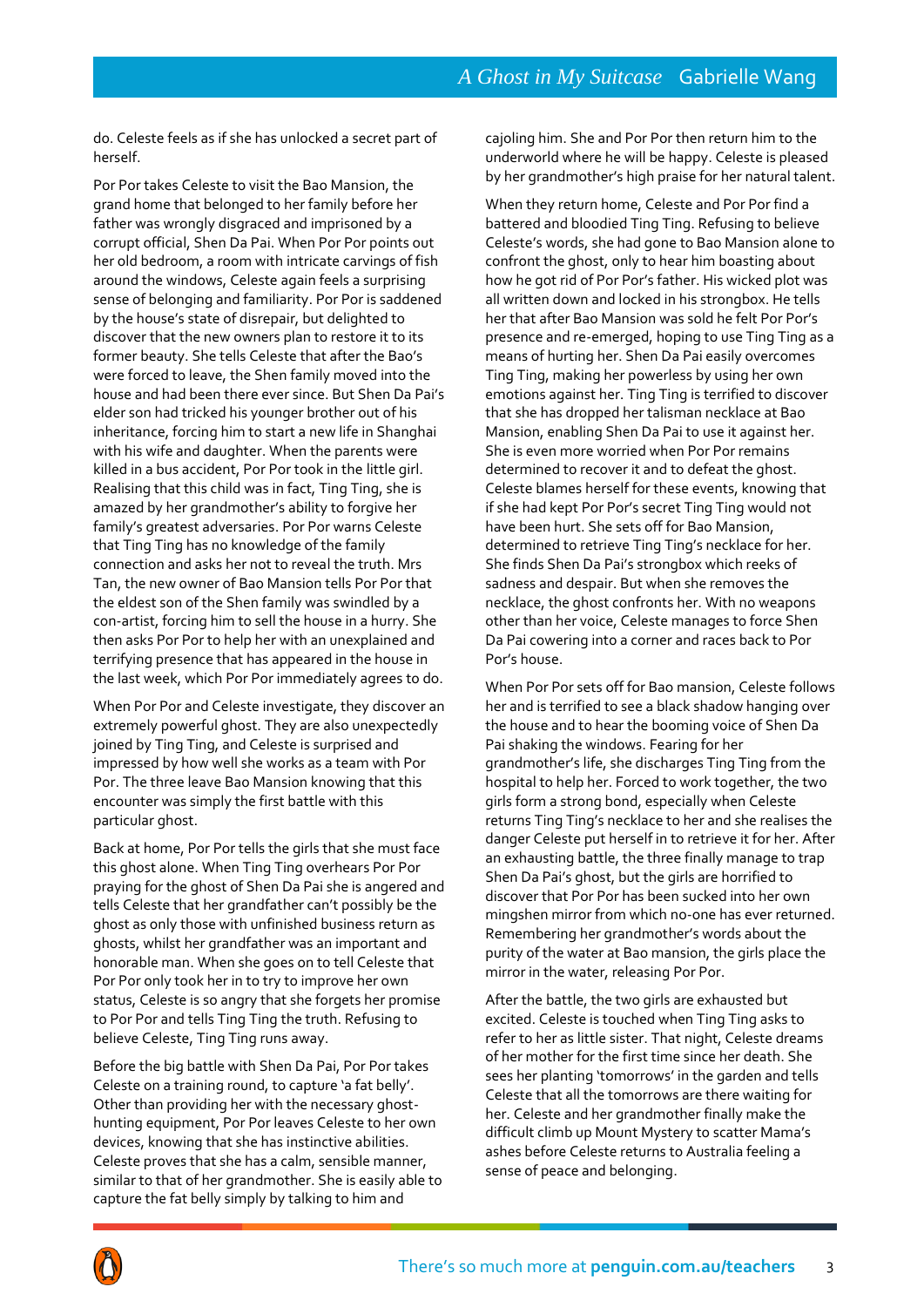## PRE-READING QUESTIONS

- 1. Examine the book cover. What are the images on the cover? What feeling or mood do these images evoke? What images or features on the cover make the scene depicted so recognisably Chinese?
- 2. Now, read the first page only, then consider the cultural differences between this novel and the ones you are used to reading are immediately apparent. Consider the chapter title, the illustration and the words of the introductory verse:

#### *Hey there Mama*

*Beautiful bird in the sky* 

*How is your heart today?* 

*There's a bridge that stretches to the Isle of Clouds and back One thousand white cranes heading north,* 

*You and me on that bridge, almost home.* 

- 3. What aspects of them are unusual for you? What is the tone or the mood established in the writing? How can you tell that this novel has a different style or flavour to it? Can you make any inferences or predictions about the character/s introduced on this page?
- 4. In Chinese culture, what is the significance of the white crane? (Longevity, peace and happiness).
- 5. Research the role of Chinese symbols. Try to find out the meanings of as many symbols as you can. What is a talisman?

## SETTING

#### *Research activities*

- 1. Research some statistical facts about China and Australia: e.g. size, population, climate, religion, etc.
- 2. Por Por refers to a time almost 100 years ago when a large section of Shanghai was owned by the French (p42). Research this period in China's history.
- 3. When Celeste first arrives in Shanghai she describes her drive back to Por Por's house (pp9- 10). Make a list of the information she provides and note the differences between Shanghai and where you live in Australia.
- 4. Celeste is intrigued by the canal houses and Ling Feng's floating vegetable shop (pp52-54). What aspects does she find so surprising?

#### *Writing activities*

- 1. Imagine that someone from Shanghai has come to visit you in Australia. Write a description of the journey from the airport to your house as described through their eyes. What aspects of the journey do you think would most fascinate them?
- 2. Describe your local shopping precinct, as seen through the eyes of a Chinese visitor.
- 3. Using travel brochures, internet sites or photographs, create two posters that depict the aspects of Shanghai that Celeste describes, and your own local area. Make a list of the similarities and differences you can identify.

## **CHARACTERS**

## Celeste (Little Cloud)

Celeste is twelve years old, with 'dark brown eyes and long skinny arms and legs'. She has a Chinese mother and a French father, yet she was born and raised in Australia. In many ways, Celeste is different from other girls her age. She is a very strong person and copes with her mother's death surprisingly well. She is clearly independent and brave, embarking on the voyage to China alone. She has a very calm, sensible nature and is clearly the person holding her family together in this time of grief.

#### *Discussion questions*

- 1. What sort of person is Celeste when we first meet her?
- 2. What characteristics does Little Cloud have that make her a good ghost-hunter and show her to be like her Por Por?
- 3. Consider the following quotes:
	- I've found a key that has unlocked a secret part of me. (p70)
	- I never write about my feelings. Well, I never used to before coming here. I was always scared that if someone knew my deepest thoughts they would have some kind of power over me. (pp89-90)
	- For the first time in my life I know who I am. (p176)

How does Celeste change during the course of the novel?

#### *Activity*

 Make a graph that charts the development in Celeste's character through the story. On the graph, plot the key incidents that you think help to shape her character.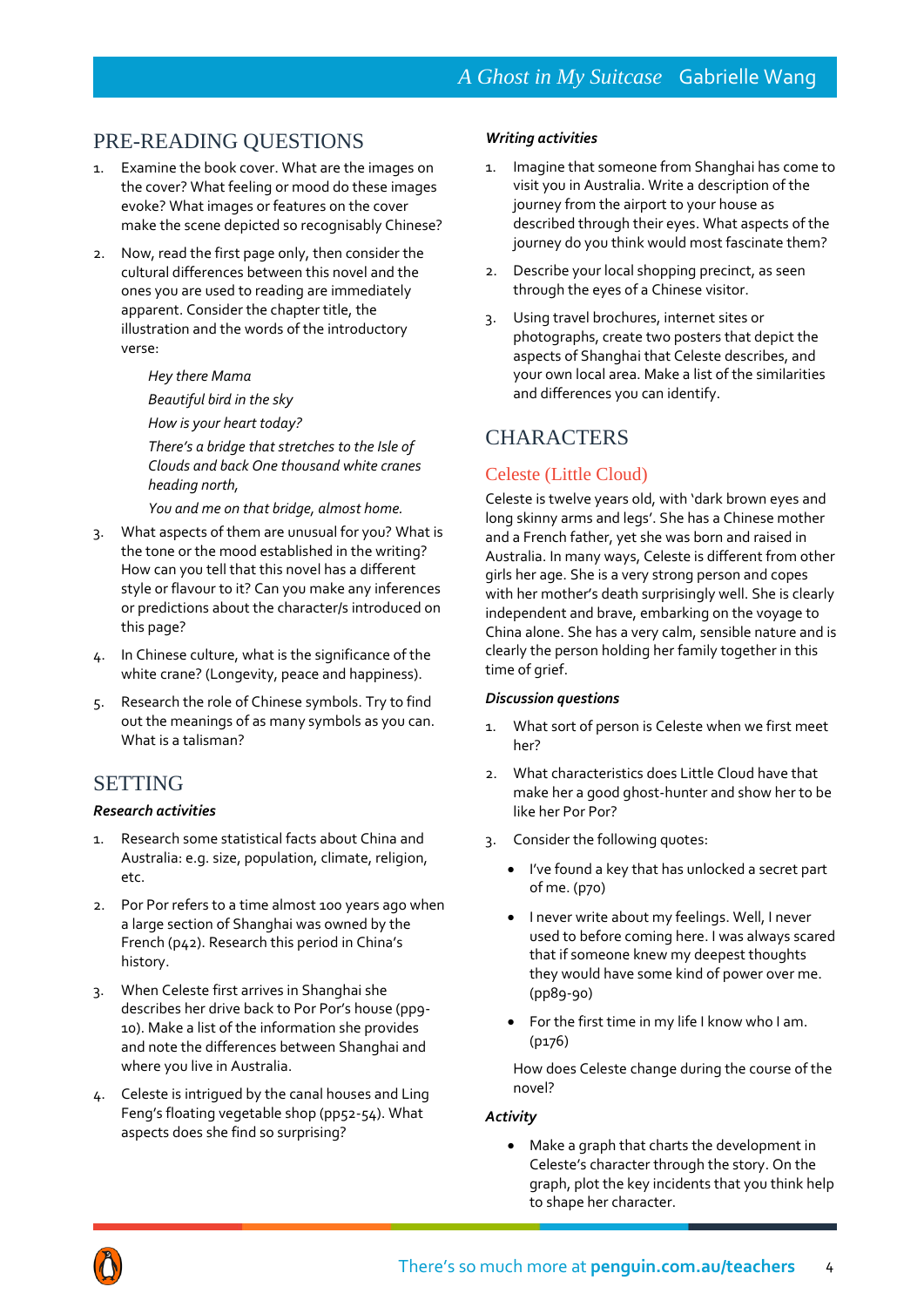## Por Por (Bao Min)

Like Celeste, Por Por is an unusual person and unlike most grandmothers. She has a lovely sense of humour and is sprightly and energetic. She too is a calm and sensible person to whom others turn for help and guidance and has a good heart that enables her to see the best in people. Por Por is clearly well respected on the Isle of Clouds, in spite of her family's misfortune and disgrace.

#### *Discussion questions*

- 1. Make a list of any information you discover about Por Por and her family.
- 2. Por Por takes in Ting Ting when her parents are killed, even though she knows that she is the grand-daughter of the man who caused her own father's death. What does this reveal about her character?
- 3. Little Cloud says, 'Por Por is always so patient, never pushy'. Find evidence in the novel to support this.

## Ting Ting

Ting Ting is a young girl whom Por Por adopts when her parents are killed in a bus accident. She is the grand-daughter of Shen Da Pai, the corrupt official who had Por Por's father imprisoned and brought disgrace to their family, although Ting Ting believes that her family was great and honourable. She is resentful of Celeste fearing that she will take her place in Por Por's affections.

#### *Discussion questions*

- 1. Why does Ting Ting resent Celeste so much?
- 2. What do we find out about Ting Ting's family?
- 3. Why does she believe that Por Por is using her to improve her own status? (p107)

#### *Activity*

• Create a character portfolio of each of the 3 main characters. Place a picture of the character in the centre of the page and around their image write a series of words or phrases that describe each character.

### Shen Da Pai

Shen Da Pai was a corrupt official who accused Por Por's father of theft, causing him to be imprisoned and his family to be forced from the Isle of Clouds. His jealous and manipulative nature was obviously passed on to his eldest son, Ting Ting's uncle who caused a similar fate to befall his brother's family.

#### *Discussion questions*

- 1. Why is Shen Da Pai 'stronger than any ghost [Por Por has] ever met before' (p104)?
- 2. What story has Ting Ting been told about her grandfather and the Bao family? What does this reveal about his character?
- 3. What is a black magician (p142)? What does it reveal about their characters that Shen Da Pai follows black magic whilst Por Por doesn't?
- 4. Little Cloud describes Shen Da Pai's strongbox as smelling 'of dread and sadness'. What does this tell us about his character? In what ways is he a 'typical' bully?

### Celeste's mother

Celeste's mother refused to acknowledge or pursue her abilities as a ghost-hunter, preferring instead to believe in science and facts. She was clearly a loving person and the strength within her own family. Whilst happy in Australia, she clearly loved her Chinese origins and has passed on many traditions to her children.

#### *Discussion questions*

- 1. Although we never meet her, Celeste's mother is obviously very important in her life. As you read the novel, make a list of all the information you are told about her mother.
- 2. Why might Celeste's mother have chosen not to use her own ghost-hunting abilities?
- 3. Why does Celeste's mother not become a ghost trapped somewhere on earth? What does this tell us about her character?

## **THEMES**

### The Environment

There are many references throughout the book to the role of the environment. The traditional Chinese attitude towards the environment clearly makes use of every available resource and has a great deal of respect for the earth.

#### Consider:

- the farmers' painting of the toilets to attract visitors to use their facilities to provide them with more manure for their farms.
	- o the acceptance of the frogs on board the bus on the way to the Isle of Clouds
	- o Por Por draws her strength from nature and returns to nature and its resources to help her rejuvenate.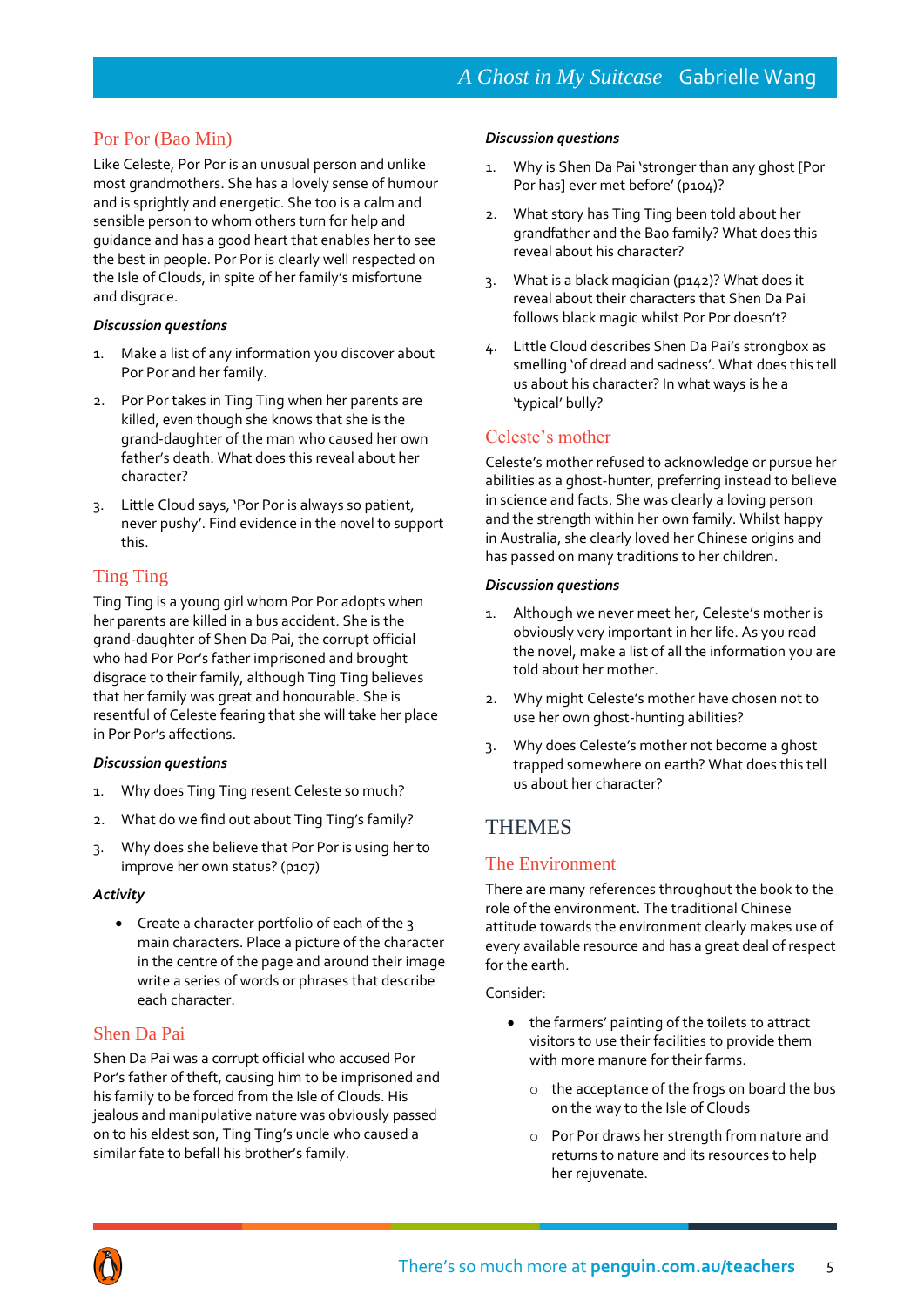- o the use of animals and symbols from nature in Chinese art and culture
- Por Por tells Celeste, 'Nothing ever goes to waste in China.' (p47). Why are the Chinese so careful to use every possible resource? Are we as careful in Australia? Why do you think this is?
- What could we learn from this traditional Chinese attitude towards the environment?

## Family

The notion of family is very strong throughout this novel. Celeste's family is clearly very important to her and to her mother, hence Celeste's desire to return her mother's ashes to the family home. 'Mama always wanted to go back to China one day. So that's where I'm taking her ashes, back to the Isle of Clouds, the home of our ancestors.' (p5)

- Por Por's life was drastically altered because of events that happened to her family, as was Ting Ting's.
- Celeste feels as if there is a thread that binds her to her grandmother. What indications are there of the close bond the two share? (e.g. p27 when Celeste first enters Por Por's room)
- Ting Ting resents Celeste and fears for her own relationship with Por Por, simply because Celeste is her real family and Ting Ting is not. What does this tell you about her understanding of family?
- Ting Ting asks to call Celeste 'little sister' (p167). What does this reveal about her (and everyone's) need for family?
- Celeste says, 'In China, everyone in your family has a special name. It's like being part of a great big jigsaw puzzle. You always know where you belong, and who you belong to.' (p2)

#### *Discussion questions*

- 1. Why is family such an important part of our lives?
- 2. Are there any bonds that can be as strong as those of family?
- 3. What does family mean to you? In China, many generations of family often live together. Does the smaller, nuclear family that is more traditional in Australia change our understanding of family and hence the role it plays in our lives?

### Belonging

Part of what we love about families is that they provide us with a feeling of belonging.

#### Consider:

- What does it mean to belong?
- Celeste was born in Australia, but to a French father and a Chinese mother. She can speak some Mandarin and some French and clearly adopts a lot of Chinese customs at home. Where does she really belong? Is she Australian? French? Chinese? How do you think Celeste would classify herself?

If there are students in the class whose families are from other countries, discuss with them where they feel they belong.

### Jealousy

The notion of jealousy and the damage it can cause is apparent throughout the novel. Consider the way Shen Da Pai treated Por Por's father and the way Ting Ting's uncle treated her father. What statement does the author make about jealousy?

Ting Ting resents Celeste because she is worried that Celeste will take her place in Por Por's affections.

• Think of a situation in which you have been jealous of a newcomer. (Or of an example of this from a film or book you have read). How did the jealousy make you act towards this person? Was the situation resolved? What helped to resolve the problem?

## Working together

When Ting Ting decides to confront the ghost, she returns bloodied and injured. Even Por Por has difficulty confronting Shen Da Pai on her own, and would certainly never have been freed from the mingshen mirror without the help of Celeste and Ting Ting.

#### Consider:

- Is it always better to work together?
- Discuss situations in which working together was of more benefit than working alone. (It may be useful to set up some sort of team building exercise and then discuss the outcomes with the class. What were the difficulties in working alone? How did it help to use all the members of the team? Were there any disadvantages in working as a team?)
- Why would it have been more natural for Celeste to work as part of a team than for Ting Ting to do so?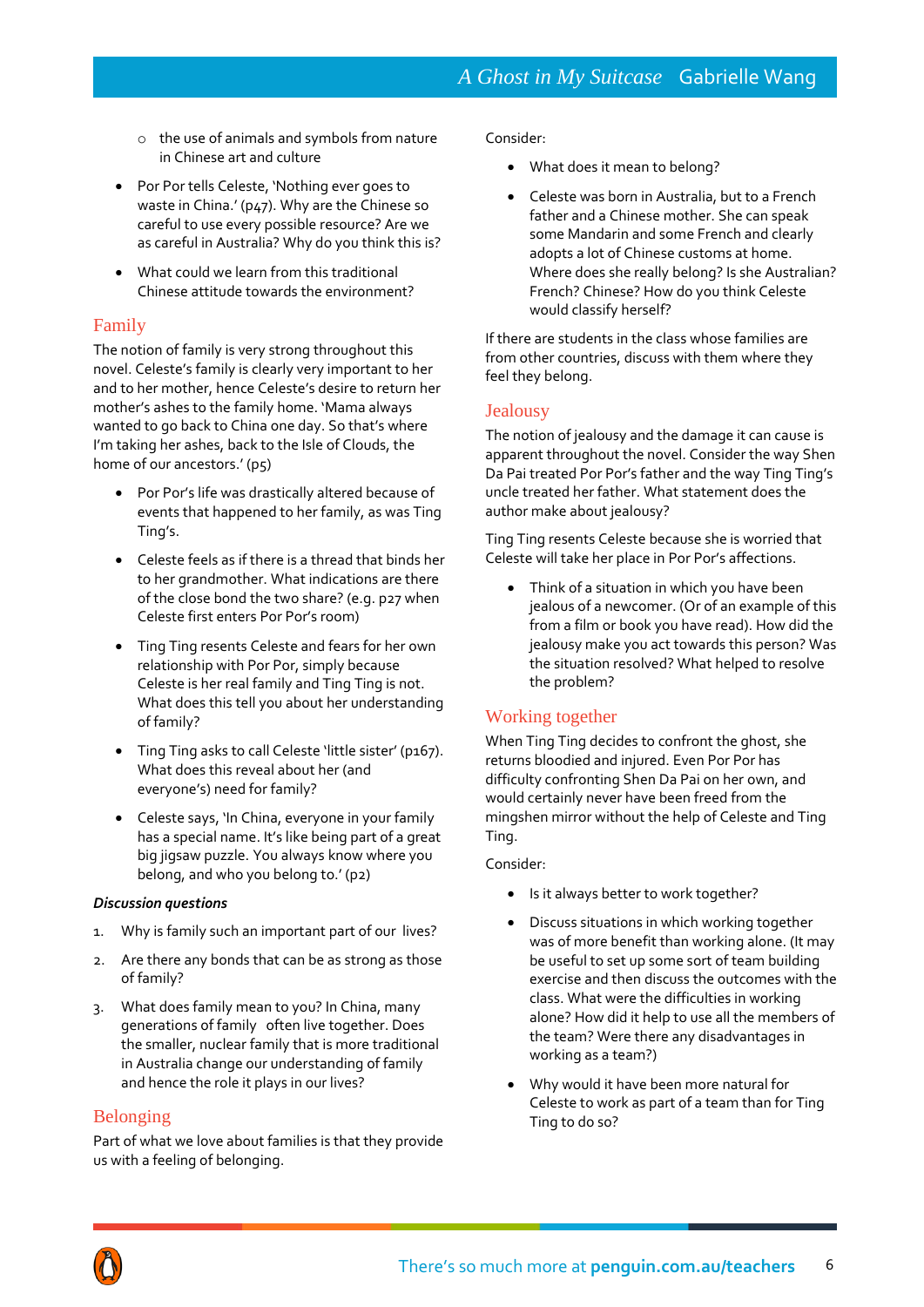## Good vs. evil

The notions of good and evil are often part of stories that contain spirits, ghosts or other worlds.

- According to this story, why do only unhappy people return as ghosts? What does this tell us about the nature of humans?
- Por Por traps the naughty spirits in her fish ponds, but releases the good back to the underworld. Why?
- Shen da Pai and Por Por were both trained by a Daoist magician. Why did one use this power for good and one for evil?
- Can humans be neatly classified as good or evil?
- Can life be classified as good and evil?
- Research the notions of Yin and Yang and how this relates to the notions of good and evil.

#### *Activity*

Write your own chapter to insert in the story about another ghost that Por Por and Celeste have to capture. Consider what sort of person this ghost would have been and what his/her problem may be.

### Loss or grief

Celeste appears to be very strong and to cope well with her mother's death, but there are hints that she is still very fragile. Consider her statements:

- Before Mama died I felt as if I could wrap up the day and put it in my pocket and know exactly what it was going to be like in the morning. But now I feel trapped, as if I'm in a giant spider web. The more I struggle, the tighter the web gets until my heart is squeezed so tight, I can hardly breathe. (p2)
- Sad thoughts are like canaries in a cage. If you let them out, they can fly off in all directions, banging against the windows wanting to be free. (p7)

What do these quotes reveal about her feelings?

- Why does Celeste gain comfort from lying in her mother's big camphor chest? 'As I lie there some of the pain goes away.' (p3)
- Make a list of the ways in which the death of Celeste's mother has affected each member of the family.
- 'It's strange lying in Mama's old bed. I look up at the ceiling, the same ceiling Mama used to lie under, and I fall asleep knowing that I'm hearing the same sounds Mama used to listen to.' (p19) Why does Celeste feel this way?
- When Little Cloud asks Por Por 'Why do people have to die? That boy was only ten. It's not fair' (p126), is she only referring to 'fat belly'?
- Por Por replies 'That's just the way it is, Little Cloud.' In what ways does her matter-of-fact attitude help Celeste to deal with her own grief?
- What is the significance of the 'planting tomorrows' dream that Little Cloud has? (p168)
- After Celeste and Por Por sprinkle the ashes, the family begins to heal. What changes can you detect in each of the family at the end of the novel?

### *Writing activity*

 Have you ever lost a family member or someone who was very close to you? Write a paragraph describing them and how you felt when they had gone. Did any special event, action or advice help you through the grieving process?

#### Chinese culture

- Make a list of all the Chinese customs we learn from the novel e.g.
	- o white dresses are worn at funerals, not weddings (p3)
	- o the wearing of straw slippers in the house (p14)
- Celeste's mother maintains a number of Chinese customs at home in Australia. As a result, Celeste finds it quite easy to stay with her grandmother in China. Make a list of any similarities between Celeste's life in Australia and her Por Por's life in China.
- Why do many migrants maintain their native customs in their new country?
- Celeste is constantly surprised on the bus trip to the Isle of Clouds (pp49- 50). Make a list of all of the surprising aspects of her journey. What does this reveal about the economy and lifestyle in China as compared to Australia?
- What is the significance of the white crane that is on the back of the talisman Ting Ting gives to Celeste?

#### *Activities*

- Survey any students from migrant families to discover what customs their families have maintained since migrating to Australia.
- What other symbols does the Chinese culture have and what do they represent?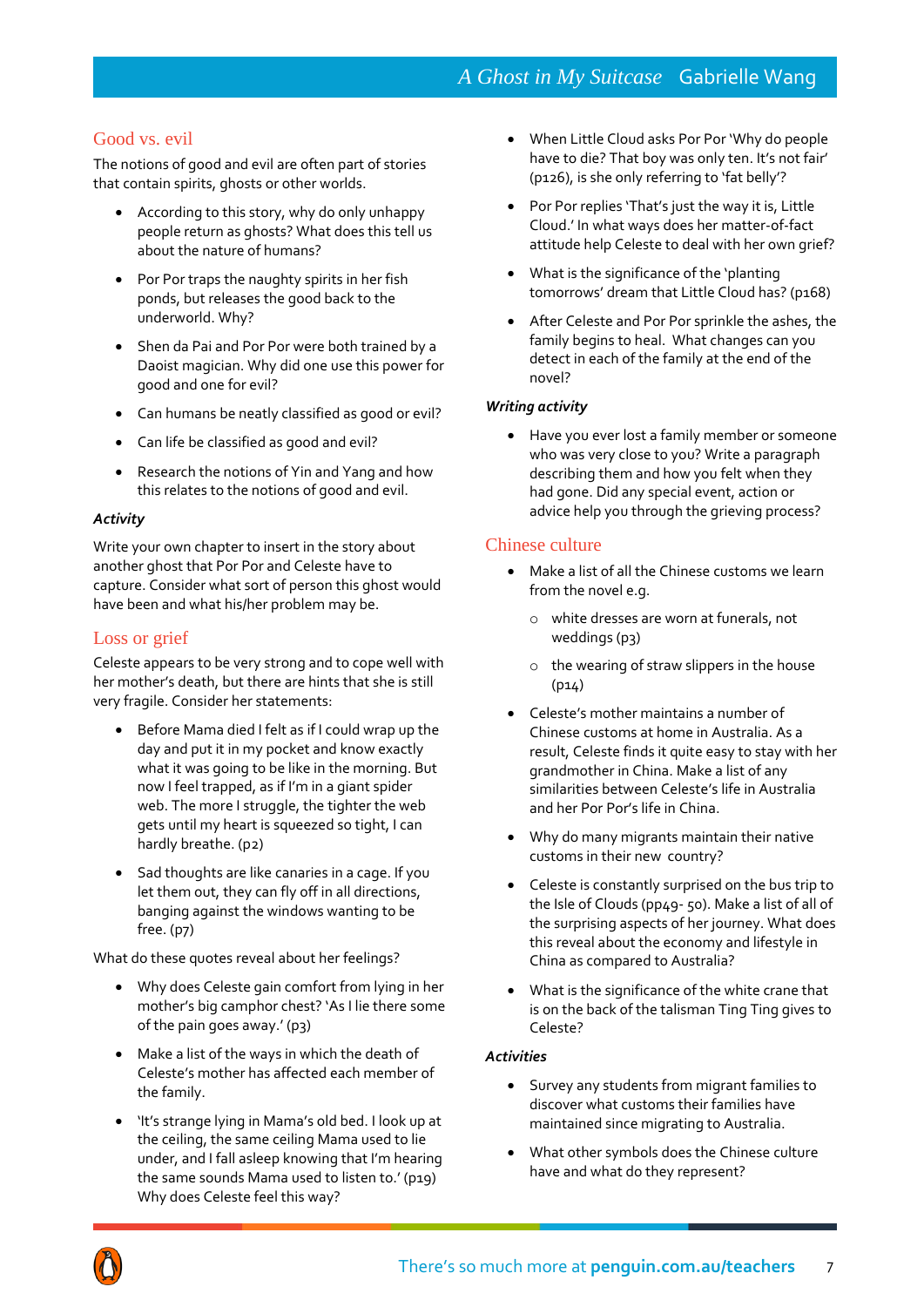### What's in a name?

Many Chinese names have a meaning – e.g. first sister, second sister, first aunt, etc. Celeste likes this as it makes it easy to identify all of the people in her family.

- Try to make a list of these Chinese titles.
- Find other nationalities that have a similar system (e.g. Danish) and list the titles they use.
- As a class, devise your own names that could be used to make Australian family trees clearer and then have students draw up their own family trees.
- Other nationalities have their own customs with regards to naming their children. For example, first sons are named after the Paternal Grandfather and second sons after the Maternal Grandfather. Some families adopt the mother's maiden name as a middle name for their children. Conduct a survey of the students in your class to determine if any of your families follow any such customs with regards to names.
- Other names in Chinese reflect items from nature – e.g. Little Cloud. Make a list of any other names like these you may have heard (students' family members, characters in books etc). Can you think of any other nationalities that create their names in a similar way?

## TEXT, STYLE, MOOD & STRUCTURE

### Significant quotations

The following quotations have been taken from the novel. They could be used in a number of different ways e.g.:

- have students identify who said each of these things and what they mean in the context of the novel
- break students into groups and stage mini debates arguing for and against the viewpoint put forward in the statement
- have students use the quote as the basis for their own piece of writing
	- o When you are small, you have to be smart to survive. (p14)
	- o Papa said once that forests regrow. That after a devastating fire they become stronger than ever. (p16)
	- o 'Weiqi is like life,' Mama once told me. 'You have to see the bigger picture. You might

think you are losing. But by making one right move, you are suddenly winning.' (p26)

- o 'In every three people you meet, one can be your teacher… Almost anyone can teach you something, so you must never judge anyone by the way they look.' (pp69-70)
- o It's really the not knowing that scares you the most. (p111)
- o 'It's no use running away, Little Cloud,' I hear Mama's voice echo inside me. 'Your mistakes will only catch up with you sooner or later.' (p133)
- o 'Wishing won't do any good, says my mother's voice…Think with your heart, Little Cloud' (p135).

#### *Activities*

- Re-read the echo story that Celeste tells to 'fat belly'? (pp119-120). What is the moral of the story?
- Many cultures tell stories with morals to their children. Make a list of any fables with morals that you heard as a child and note what each of the morals is.
- Choose one of the above quotes from the novel and create your own fable to illustrate its meaning or moral.

### Language

The text is sprinkled with Chinese phrases and their English translations. Why do you think the author chose to do this? Does it help to reinforce the Chinese culture? For you as a reader, does it add to or detract from the novel? Have you ever come across this sort of technique in other novels?

### Genre

Most novels fit within a specific style or genre. What genre would you say this novel fits into? Is it a fantasy novel? Is it a fable or a story with a moral? Consider other stories that you have read that fit easily into these genres. Make a list of their features. Do the features of this novel fit into either of these genres?

## LITERARY DEVICES

## Foreshadowing

Foreshadowing is a device used by authors in which they provide clues along the way as to what might be going to happen or be revealed. There are a number of instances of foreshadowing in this novel.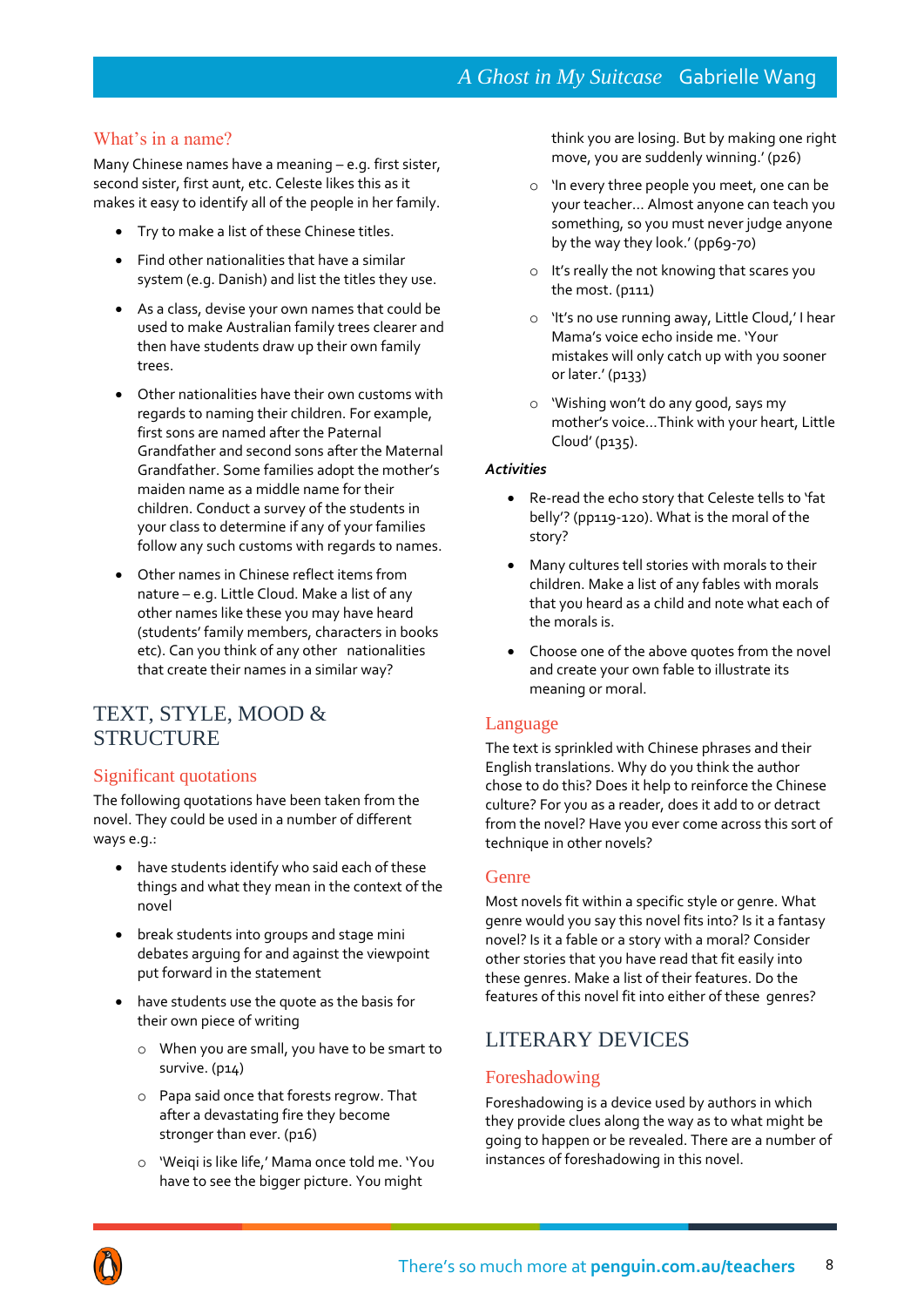Make a list of any examples of foreshadowing that provide early clues as to the fact that Por Por is a ghost hunter. (Consider both the events and the words chosen by the author).

### Humour

In spite of the fact that the story starts with the death of Celeste's mother it is not a sad story.

- How does the writer manage to keep the story happy, positive and even humorous at times?
- What examples of humour can you find in the novel?
- Was this style of writing more effective than making this a sad story about loss or grief? Why?

## OVERALL MESSAGE

In many ways the novel *A Ghost in My Suitcase* is not really about ghost-hunters. What would you say are the over-riding messages in the story? (e.g. good vs. evil; coping with grief; finding your own abilities etc). Support your interpretation using evidence from the novel.

Consider the effectiveness of the title A Ghost in My Suitcase. To whom is the term ghost referring? Do you think it is Celeste's mother or the ghosts she and Por Por hunt? In what ways does the term 'laying ghosts to rest' apply to this novel?

## STAGE PLAY

*A Ghost in My Suitcase* is now a stage play by Barking Gecko.